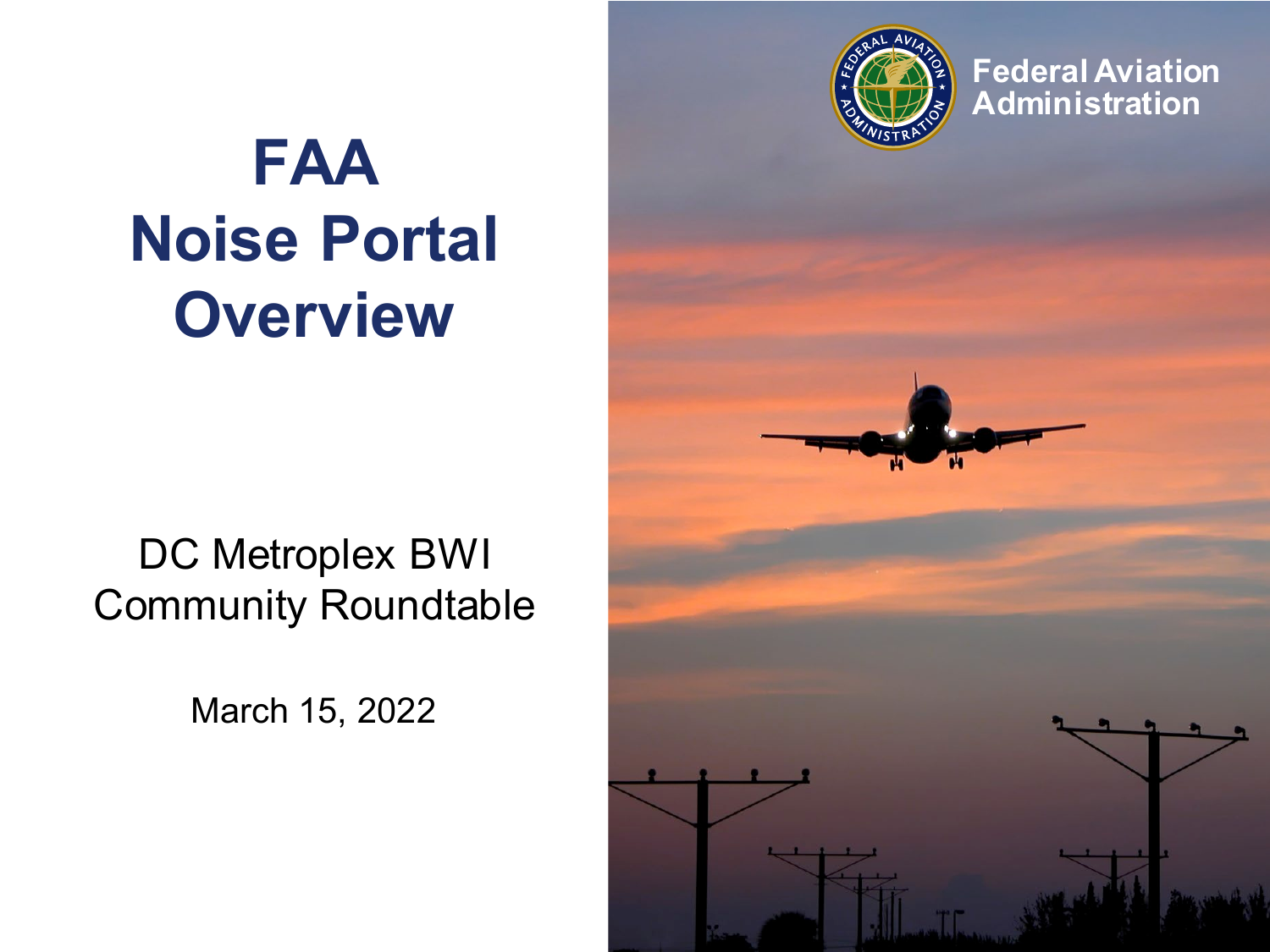#### **Noise Portal – Purpose and Goals**

**Purpose:** *to identify how the FAA can more efficiently and effectively respond to and address noise complaints in a clear, consistent and repeatable manner that is responsive to the public and applies the best use of FAA resources.*



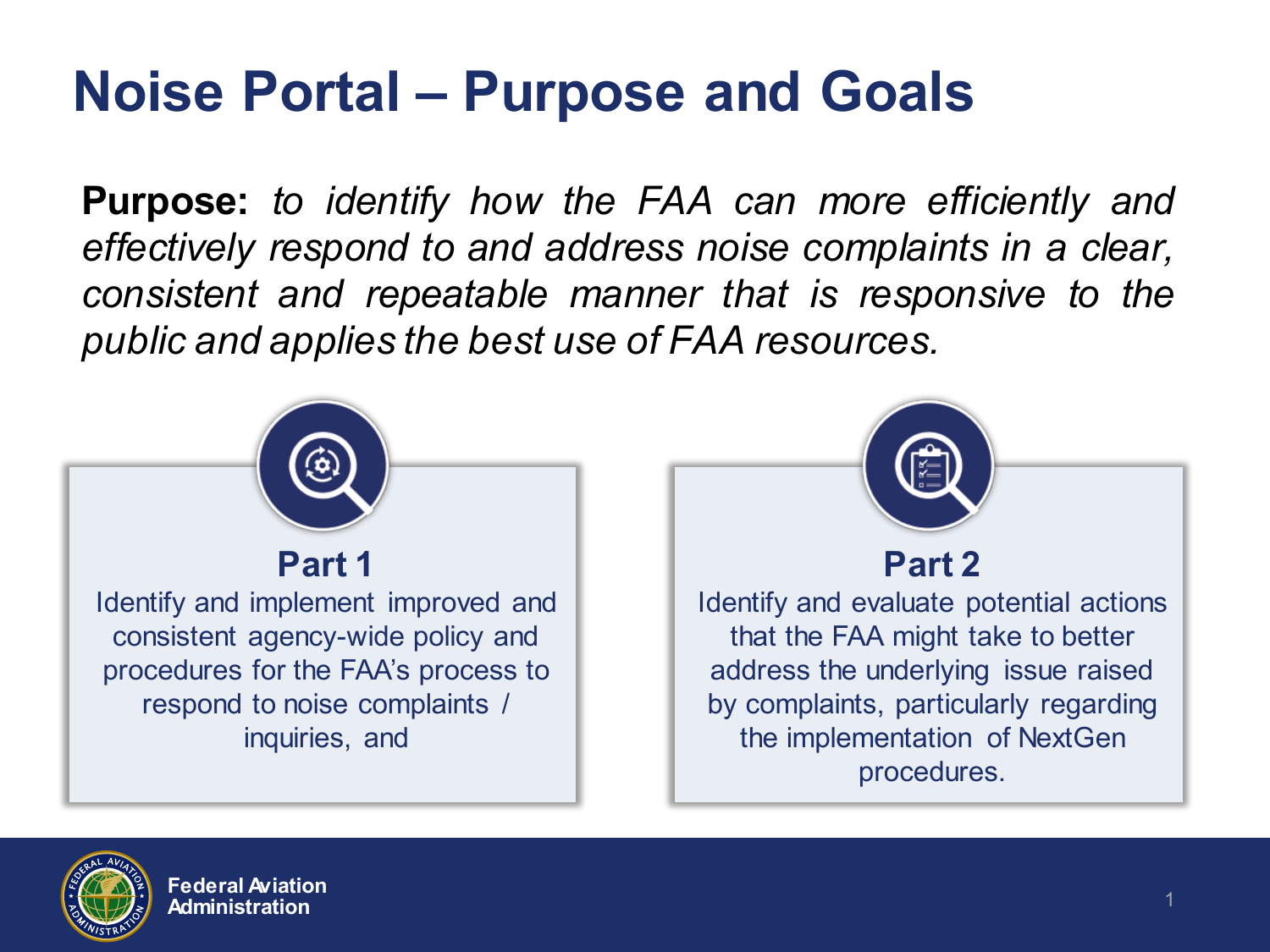#### **FAA Noise Portal Process (Public)**



**1) Public reviews aircraft noise related information on FAA Regional Aircraft Noise Website**

2) **Public submits noise complaint/ inquiry through FAA Aircraft Noise Complaint/ Inquiry System**

3) **FAA Regional Administrator's Office receives incoming complaint/ inquiry and coordinates response with responsible FAA staff office**

4) **Regional Administrator Office responds to public through the FAA Noise Portal**



**5) Regional Administrator Office addresses FAA related issues and may direct the public to the airport sponsor for airport related issues**



**Federal Aviation Administration**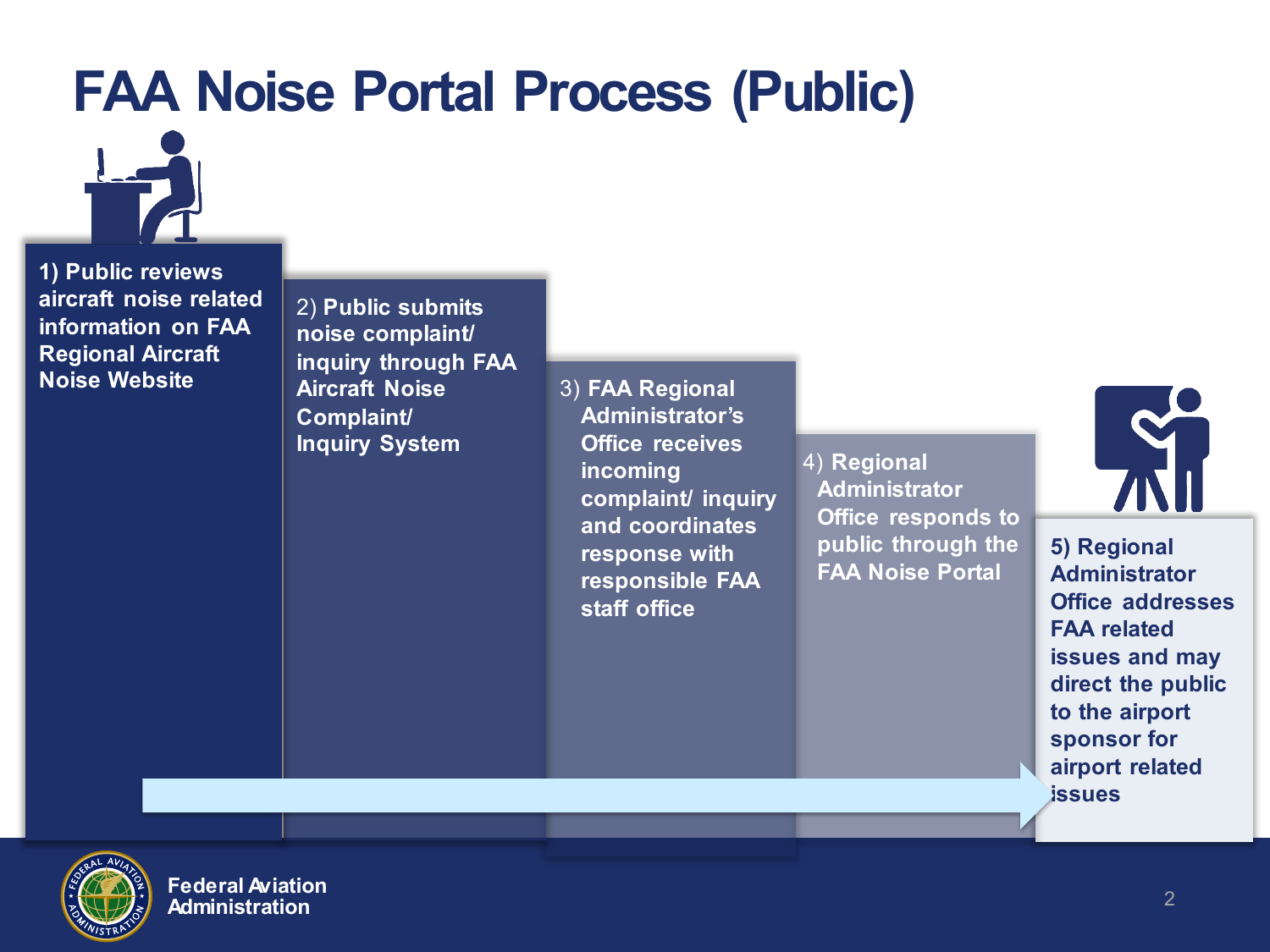#### **Noise Portal Public Entry Fields**

|                                                                                                                                                                                                                                                                                                                                                                                                                                                                               | * Description/Questions                                    | $\bullet$                                                                                                                            |
|-------------------------------------------------------------------------------------------------------------------------------------------------------------------------------------------------------------------------------------------------------------------------------------------------------------------------------------------------------------------------------------------------------------------------------------------------------------------------------|------------------------------------------------------------|--------------------------------------------------------------------------------------------------------------------------------------|
| <b>FAA Noise Portal</b>                                                                                                                                                                                                                                                                                                                                                                                                                                                       |                                                            |                                                                                                                                      |
| Provide only the privacy information requested below in the associated fields. Do not provide any additional information beyond what is requested.<br><b>Submitting Multiple Complaints</b><br>The FAA will not respond to the same general complaint or inquiry from the same individual more than once. The same general complaint or inquiry<br>is one that does not differ in general principal from a previous complaint, and that would generate the same FAA response. | <b>Aircraft Type</b><br><b>Aircraft Description</b>        | $\checkmark$<br>Unknown<br>0                                                                                                         |
| $(*)$ = Required Field                                                                                                                                                                                                                                                                                                                                                                                                                                                        |                                                            | ø                                                                                                                                    |
| Noise Complaint Information                                                                                                                                                                                                                                                                                                                                                                                                                                                   | <b>Airport Name/Source</b>                                 |                                                                                                                                      |
|                                                                                                                                                                                                                                                                                                                                                                                                                                                                               | <b>Repeat Occurrence</b>                                   | ○ Yes ○ No                                                                                                                           |
| My Information                                                                                                                                                                                                                                                                                                                                                                                                                                                                | * Did you contact the local<br>airport?                    | $\bigcirc$ Yes $\bigcirc$ No                                                                                                         |
| * First Name                                                                                                                                                                                                                                                                                                                                                                                                                                                                  | <b>Other Officials Contacted</b>                           | A                                                                                                                                    |
| * Last Name                                                                                                                                                                                                                                                                                                                                                                                                                                                                   |                                                            |                                                                                                                                      |
| john.doe@domain.com<br>* Email                                                                                                                                                                                                                                                                                                                                                                                                                                                | <b>Response Requested</b>                                  | to Yes ○ No                                                                                                                          |
|                                                                                                                                                                                                                                                                                                                                                                                                                                                                               |                                                            |                                                                                                                                      |
|                                                                                                                                                                                                                                                                                                                                                                                                                                                                               |                                                            |                                                                                                                                      |
| Event Information                                                                                                                                                                                                                                                                                                                                                                                                                                                             | <b>Support Files</b>                                       |                                                                                                                                      |
| O<br>* Event Street<br><b>Address/Cross Streets</b>                                                                                                                                                                                                                                                                                                                                                                                                                           |                                                            | Check your email to validate your email address to submit your complaint/inquiry. You can also attach<br>support files at this time. |
| * City                                                                                                                                                                                                                                                                                                                                                                                                                                                                        |                                                            |                                                                                                                                      |
| * State<br>$\checkmark$                                                                                                                                                                                                                                                                                                                                                                                                                                                       | м<br>I'm not a robot<br>K.<br>reCAPTCHA<br>Privacy - Terma |                                                                                                                                      |
| * Zip Code                                                                                                                                                                                                                                                                                                                                                                                                                                                                    |                                                            |                                                                                                                                      |
| $\qquad \qquad \blacksquare$<br>O<br>* Approximate Start<br>MM/DD/YYYY HH:MI<br>Date/Time                                                                                                                                                                                                                                                                                                                                                                                     |                                                            |                                                                                                                                      |
| 首<br>O<br>MM/DD/YYYY HH:MI<br><b>Approximate End Date/Time</b>                                                                                                                                                                                                                                                                                                                                                                                                                | Submi                                                      |                                                                                                                                      |

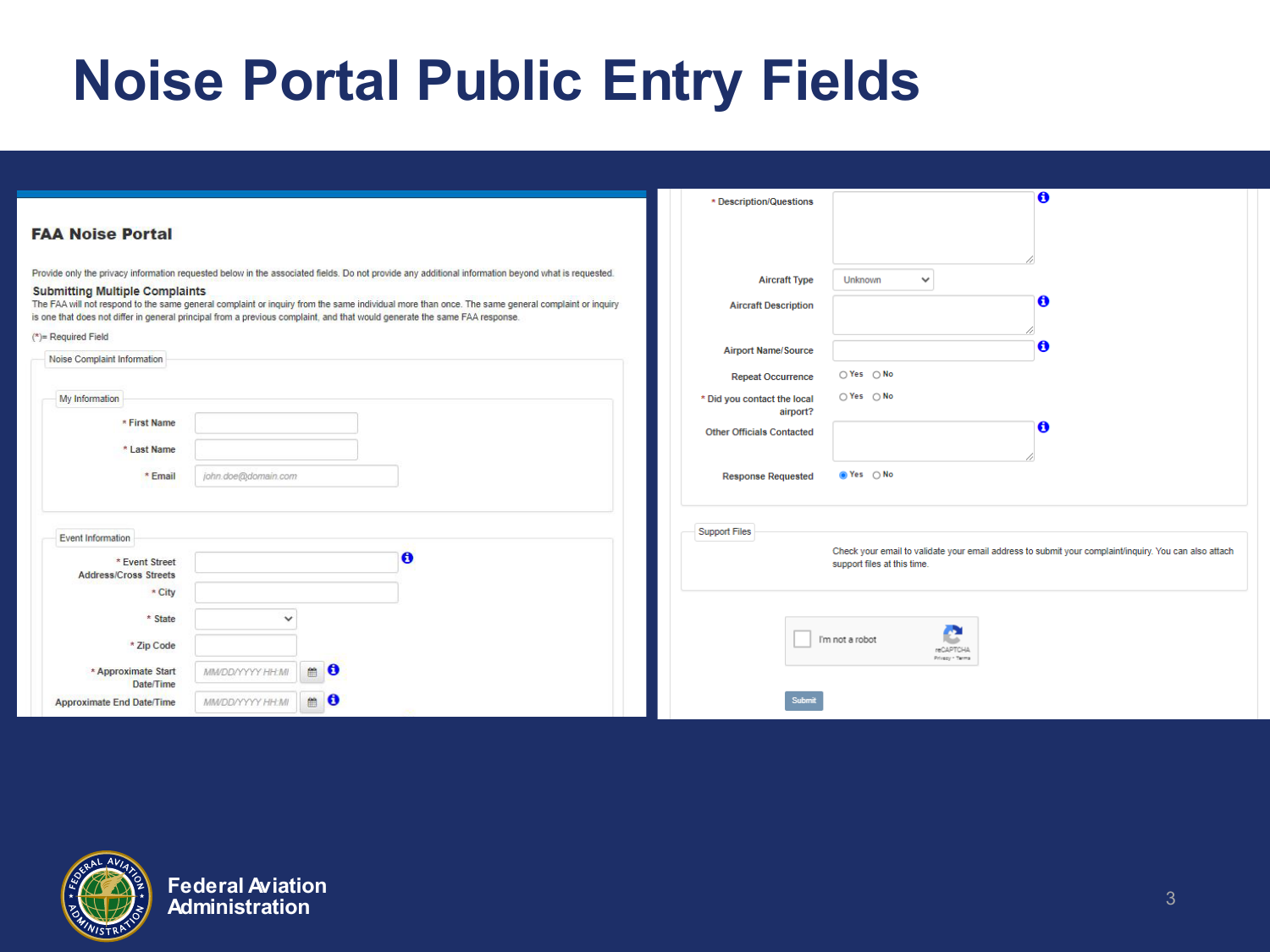#### **FAA Policy on Addressing Aircraft Noise Complaints / Inquiries from the Public**

**Introduction:** Addressing aircraft related noise is a shared responsibility between the FAA, airport sponsors, airlines, state and local government, and communities.

**Policy: FAA seeks to efficiently** and effectively respond to and address FAA related aircraft noise complaints and inquiries from the public in a clear, consistent, and repeatable manner that is responsive and applies the best use of FAA resources.

#### **Highlights from the FAA policy include:**

- **.** public meetings and educational information on FAA noise and • Establishing and utilizing the FAA website to provide the public with up-to-date information regarding on-going projects including FAQs, policy issues.
- Identifying specific information the public must include for the FAA to fully address the complaint/inquiry.
- Utilize the FAA Noise Portal for consistent reporting and tracking of noise complaints and inquiries.
- Accepting and registering noise complaints and inquiries with the necessary information submitted through the FAA Noise Portal, by postal mail, or by voice message.
- Not accepting noise complaints or inquiries from third party automated applications or devices.
- Not responding to the same general complaint or inquiry from the same individual more than once.
- Coordinating with partnering airport sponsors to share applicable noise complaint/inquiry data.
- Providing timely responses to aircraft noise and inquiries.
- Focusing on the content of the noise complaints/inquiries FAA receives not the volume

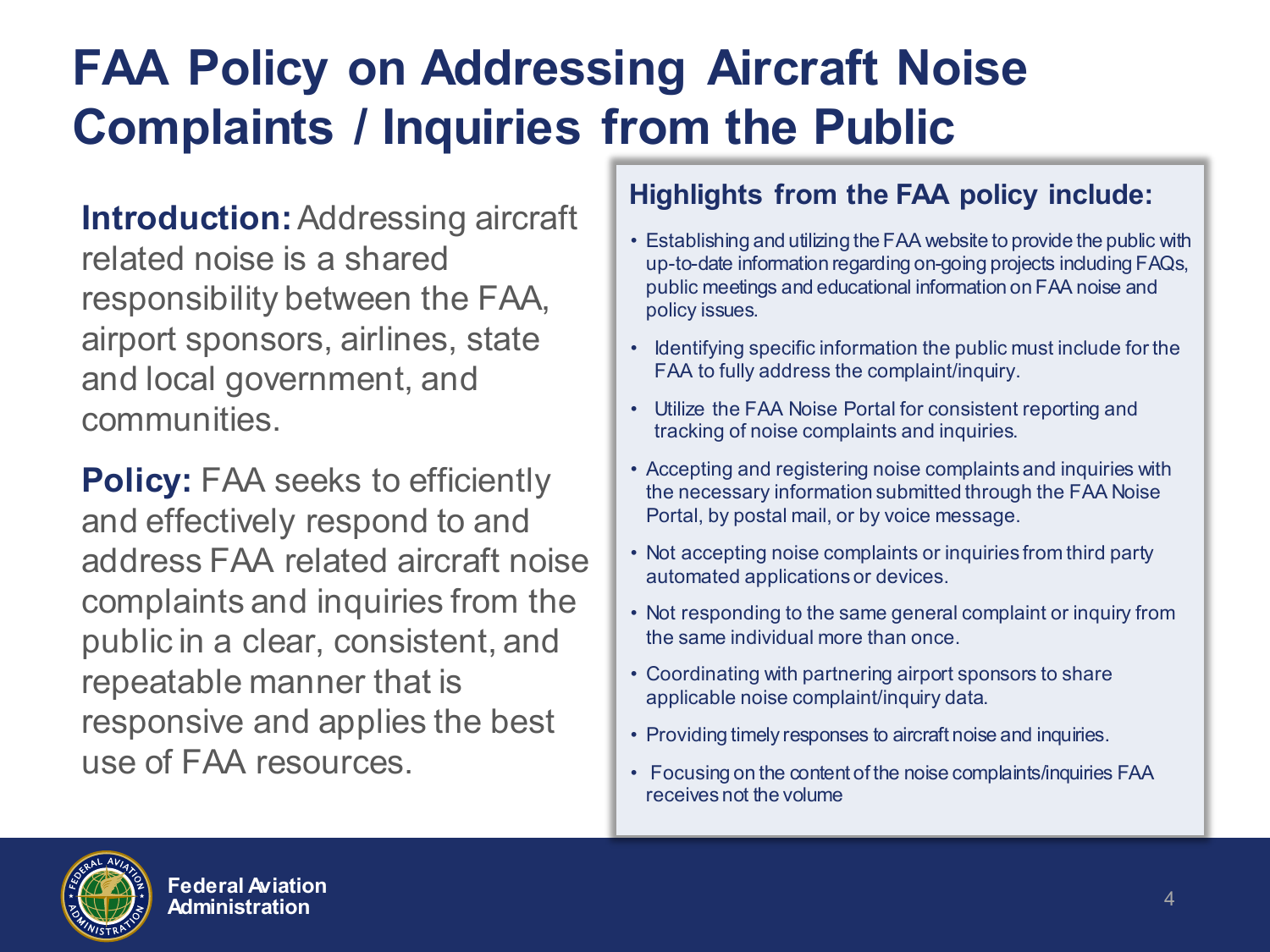## **Noise Portal Point of Contact**

**Durre Cowan** Federal Aviation Administration Office of the Environment and Energy | AEE-100

AEE Community Engagement Officer and Noise Complaint Initiative (NCI), Team Lead

**durre.cowan@faa.gov**

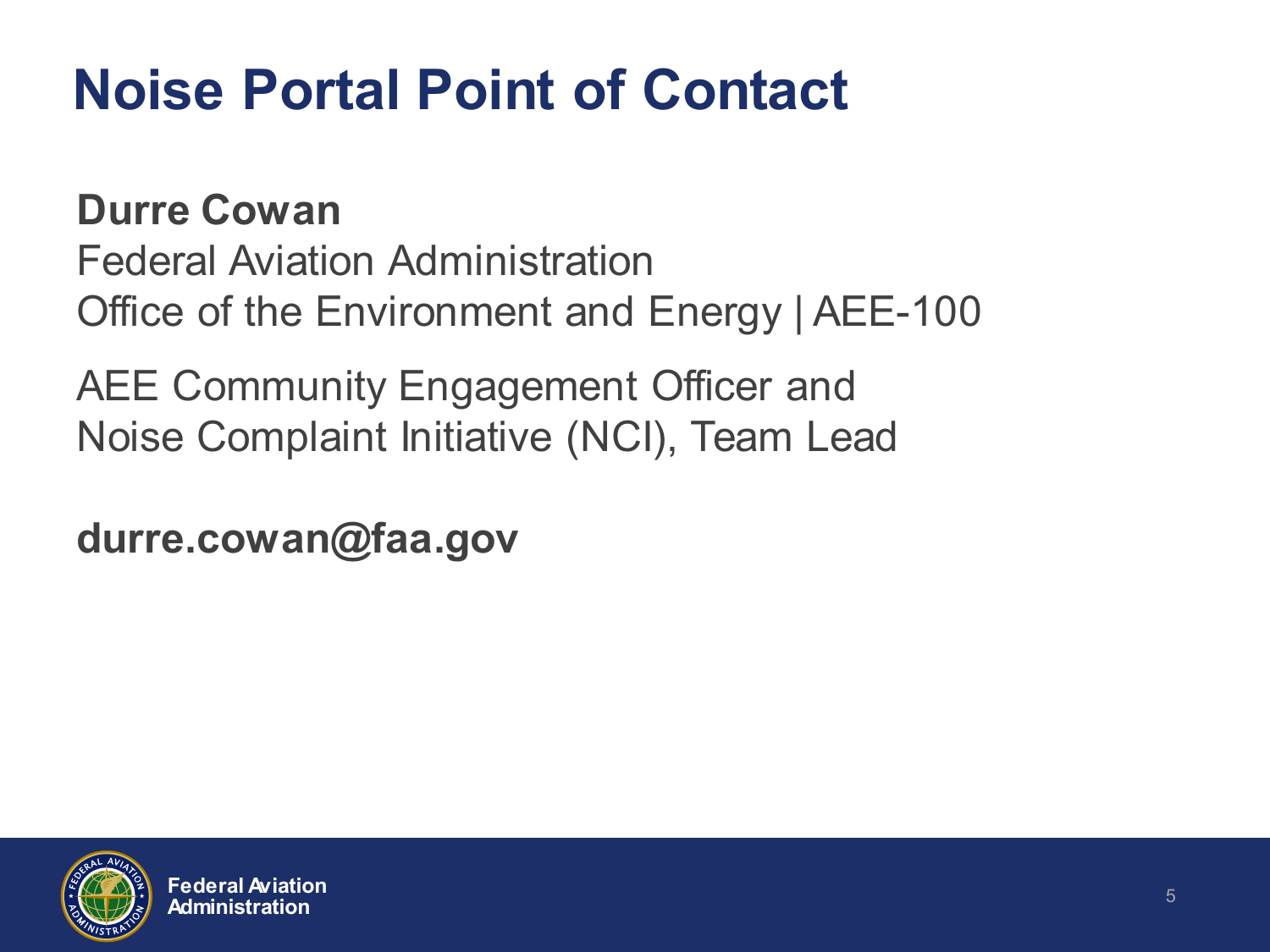## **FAA Noise Info**

- **FAA Noise Information Page**
	- <https://www.faa.gov/noise/>
- **FAA Noise Portal**
	- Webform:<https://noise.faa.gov/noise/pages/noise.html>
	- Phone: **202-267-8507**
	- Address:

FAA Office of the Environment and Energy Noise Complaint Initiative 800 Independence Ave, SW Washington, DC 20591